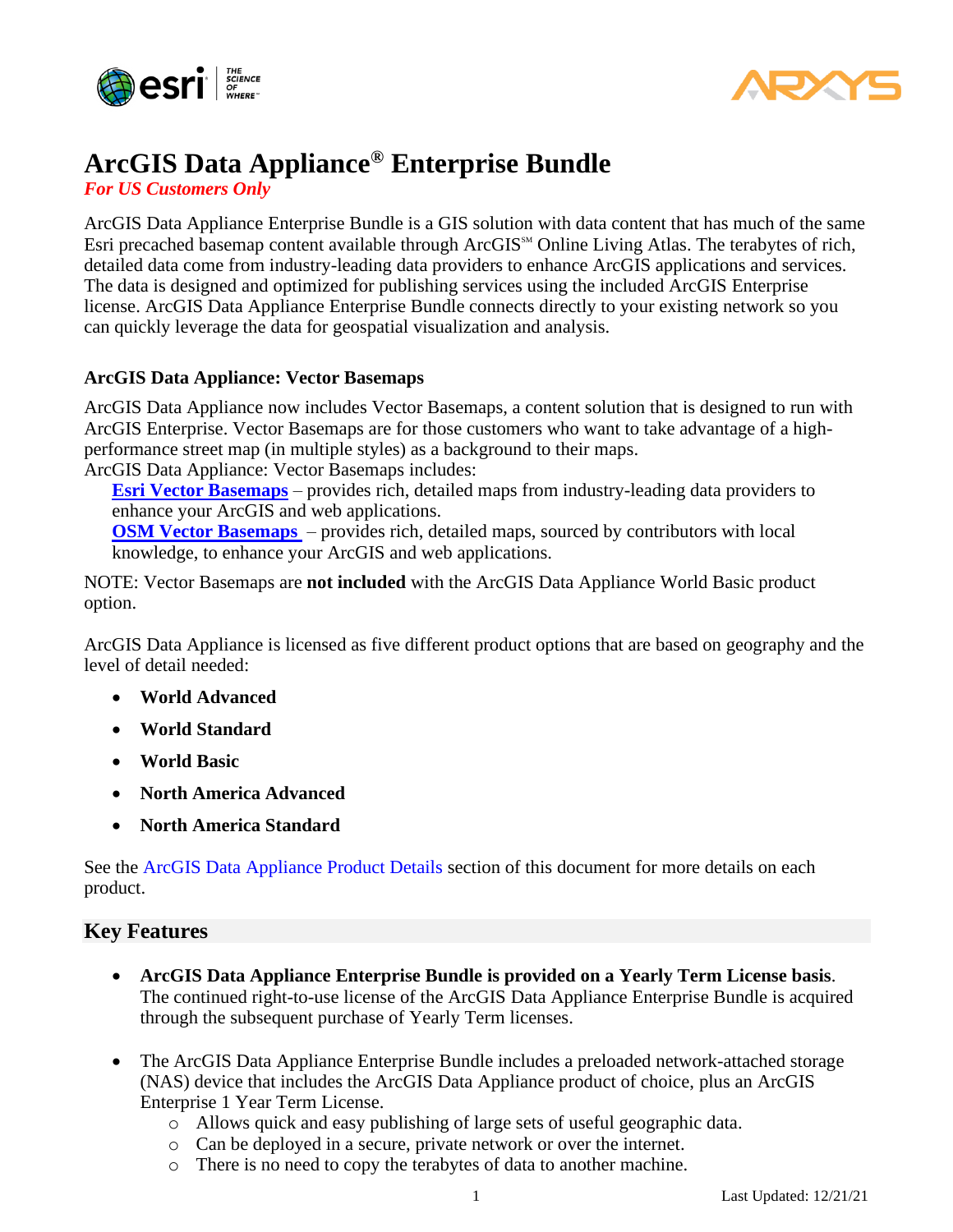# **Pricing**

ArcGIS Data Appliance Enterprise Bundle is licensed and priced based on geography and the level of detail needed.

| <b>Deployment Licenses</b> |                                       |                                              |  |  |  |  |
|----------------------------|---------------------------------------|----------------------------------------------|--|--|--|--|
| Item No.                   | <b>Product</b>                        | <b>One Year Term</b><br><b>License Price</b> |  |  |  |  |
| 143188                     | <b>World Advanced</b>                 | \$310,000                                    |  |  |  |  |
| 138050                     | <b>World Standard</b>                 | \$209,000                                    |  |  |  |  |
| 138072                     | <b>World Basic</b>                    | \$46,000                                     |  |  |  |  |
| 143189                     | <b>North America Advanced</b>         | \$205,000                                    |  |  |  |  |
| 138071                     | <b>North America Standard</b>         | \$140,000                                    |  |  |  |  |
| 133168                     | Option: On-Site Installation Support* | \$23,200                                     |  |  |  |  |

\**By purchasing this service, the customer agrees to the Packages Services Terms and Conditions (G363CT) Addendum), which shall take precedence over any other terms and the customer's purchase order. These Terms and Conditions can be viewed on the web at [https://www.esri.com/content/dam/esrisites/en](https://www.esri.com/content/dam/esrisites/en-us/media/legal/services/professional-svcs-agmt.pdf)[us/media/legal/services/professional-svcs-agmt.pdf.](https://www.esri.com/content/dam/esrisites/en-us/media/legal/services/professional-svcs-agmt.pdf)*

| <b>Passive Failover/Staging/Development Licenses*</b> |                               |                                              |  |  |  |  |
|-------------------------------------------------------|-------------------------------|----------------------------------------------|--|--|--|--|
| Item No.                                              | <b>Product</b>                | <b>One Year Term</b><br><b>License Price</b> |  |  |  |  |
| 143257                                                | <b>World Advanced</b>         | \$125,000                                    |  |  |  |  |
| 143258                                                | <b>World Standard</b>         | \$65,000                                     |  |  |  |  |
| 143259                                                | <b>World Basic</b>            | \$19,000                                     |  |  |  |  |
| 143260                                                | <b>North America Advanced</b> | \$85,000                                     |  |  |  |  |
| 143271                                                | <b>North America Standard</b> | \$49,500                                     |  |  |  |  |

*\*Users must also purchase or have an existing matching ArcGIS Data Appliance Deployment License.*

| <b>Classified Warranty Yearly Upgrade*</b> |                               |                                      |  |  |  |  |
|--------------------------------------------|-------------------------------|--------------------------------------|--|--|--|--|
| Item No.                                   | <b>Product</b>                | <b>One Year Term</b><br><b>Price</b> |  |  |  |  |
| 162013                                     | <b>World Advanced</b>         | \$32,000                             |  |  |  |  |
| 162015                                     | <b>World Standard</b>         | \$18,000                             |  |  |  |  |
| 162016                                     | <b>World Basic</b>            | \$6,000                              |  |  |  |  |
| 162017                                     | <b>North America Advanced</b> | \$17,000                             |  |  |  |  |
| 162018                                     | <b>North America Standard</b> | \$14,000                             |  |  |  |  |

*\*Classified Warranty is for Customers who cannot return hardware to manufacturer should there be a failure. This is an additional yearly fee on top of the base product purchase of any of the ArcGIS Data Appliance products.*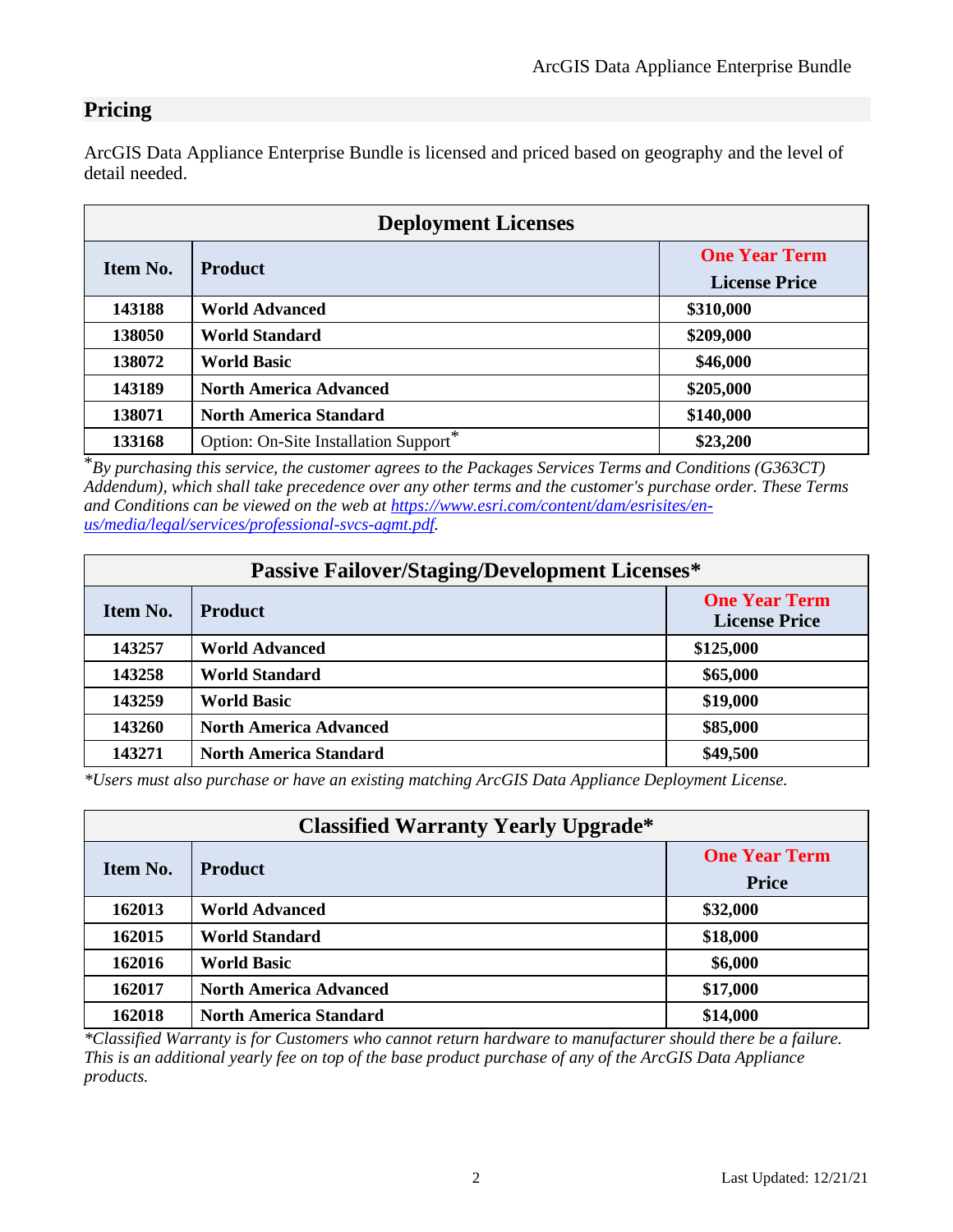## **Licensing, Deployment, and Delivery**

- Purchase of the ArcGIS Data Appliance license requires a signed Master License Agreement.
- World Advanced, World Standard, North America Advanced, or North America Standard comes with a Yearly Term License of ArcGIS Enterprise Advanced and ArcGIS Image Server for one server with four cores, and a Yearly Term License of ArcGIS Desktop Advanced license.
- World Basic comes with a Yearly Term License of ArcGIS Enterprise Standard and ArcGIS Image Server for one server with four cores, and a Yearly Term License of ArcGIS Desktop Advanced license.
- Installation is the customer's responsibility unless the On-Site Installation Support option is purchased, which is highly recommended.
	- o User must have available rack space for the placement of ArcGIS Data Appliance.
- Esri Vector Basemaps and OSM Vector Basemaps are delivered on a USB flash memory for installation on a customer's existing ArcGIS environment. This environment must meet the Esri Vector Basemaps [system requirements](https://doc.arcgis.com/en/data-appliance/2022/vector-basemaps/vb-system-reqs.htm) and OSM Vector Basemaps [system requirements](https://doc.arcgis.com/en/data-appliance/2022/osm-vector-basemaps/osm-vb-system-reqs.htm) needed to run the Vector Basemaps product option.
- Delivery is based on manufacturer availability but usually takes four weeks upon acceptance of order. Current Pandemic supply chain issues may delay delivery.
- If a customer requires an on-premises solution for Geocoding and/or Routing, this can be obtained through the purchase of [ArcGIS StreetMap](https://www.esri.com/en-us/arcgis/products/arcgis-streetmap-premium/overview) Premium or the [ArcGIS World Geocoder](https://www.esri.com/en-us/arcgis/products/arcgis-world-geocoder) product if the need is for global geocoding.

## **Data Use and Updates**

#### **Data Use**

The purchase of the Yearly Term License of the ArcGIS Data Appliance Enterprise Bundle includes a right-to-use license of the applicable Esri software and data product for one year.

The continued right-to-use license of the Esri software and data product after the first year is only available if a customer continues to purchase subsequent Yearly Term Licenses.

## **Data Updates**

If a subsequent Yearly Term License of the ArcGIS Data Appliance is purchased, the licensed data product is updated and delivered on disk drives to be installed by the user in the ArcGIS Data Appliance. Some updates may require replacement of the entire appliance instead of only the disk drives. If this is the case, the Yearly Term License also covers this scenario.

**NOTE**: The Esri Vector Basemaps are delivered on USB flash memory.

Actual delivery date of the Data Update is subject to variables such as installation anniversary date, applicable Data Update a customer is due, and availability during the full-year term of the Yearly Term License.

## **Support and Hardware Warranty**

## **Telephone Support**

The Yearly Term License of the ArcGIS Data Appliance includes a year of telephone support.

Support for data issues is provided by Esri Support Services, and hardware support is provided by Arxys, the hardware manufacturer. This support includes installation, configuration, and upgrade assistance with each delivery as well as ongoing troubleshooting.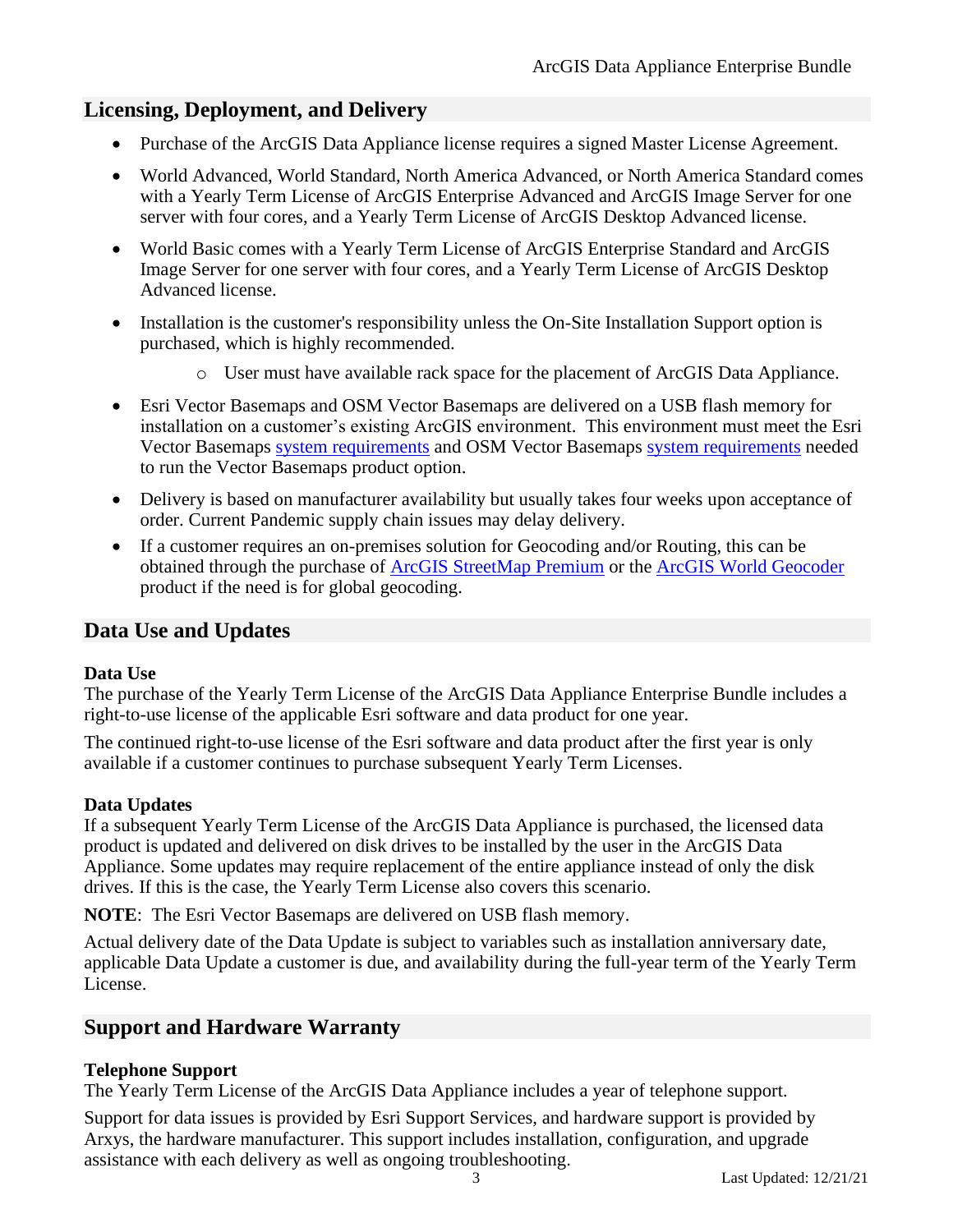#### **Optional On-Site Installation Support**

Optional on-site installation and configuration support is available through Esri implementation services for an additional fee and is highly recommended. By purchasing this service, the customer agrees to the Packages Services Terms and Conditions (G363CT), which shall take precedence over any other terms and the customer's purchase order. These terms and conditions can be viewed on the web at [https://www.esri.com/content/dam/esrisites/en-us/media/legal/services/professional-svcs-agmt.pdf.](https://www.esri.com/content/dam/esrisites/en-us/media/legal/services/professional-svcs-agmt.pdf)

#### **Hardware Maintenance**

First year hardware maintenance of ArcGIS Data Appliance is included for the first year.

#### **Hardware Warranty**

The hardware warranty will also be extended with subsequent Yearly Term Licenses purchased. For details on Arxys Warranty [Click](http://www.esri.com/~/media/Files/Pdfs/partners/hardware/ArxysDomesticWarranty) Here

# <span id="page-3-0"></span>**Product Details**

## **ArcGIS Data Appliance—What's Included**

| <b>Maps</b>                                                                                        | World<br><b>Basic</b> | World<br><b>Standard</b> | World<br><b>Advanced</b> | <b>North</b><br>America <sup>*</sup><br><b>Standard</b> | <b>North</b><br>America*<br><b>Advanced</b> |
|----------------------------------------------------------------------------------------------------|-----------------------|--------------------------|--------------------------|---------------------------------------------------------|---------------------------------------------|
| Raster basemaps and reference maps at small<br>and medium scales (down to 1:72,000 or level<br>13) |                       |                          |                          |                                                         |                                             |
| Raster maps at large scales                                                                        |                       |                          |                          |                                                         |                                             |
| Esri Vector Basemaps**                                                                             |                       |                          |                          |                                                         |                                             |
| <b>OSM Vector Basemaps**</b>                                                                       |                       |                          |                          |                                                         |                                             |
| Subset of high-resolution imagery                                                                  |                       |                          |                          |                                                         |                                             |
| All high-resolution imagery                                                                        |                       |                          |                          |                                                         |                                             |

\*Large-scale maps and imagery are limited to North America.

\*\*Can be licensed by as a Standalone option by region upon request. Please email [dataapp@esri.com](mailto:dataapp@esri.com) for details.

## **Product Option Descriptions**

- **World Basic** includes basemaps and reference maps with small and medium scales down to 1:72,000 or level 13.
- **World Standard** includes everything in ArcGIS Data Appliance World Basic plus large-scale maps worldwide with a subset of the high-resolution imagery in the World Imagery basemap.
- **World Advanced** includes everything in ArcGIS Data Appliance World Basic and World Standard. In addition, for World Imagery, high-resolution imagery is included worldwide.
- **North America Standard** includes everything in ArcGIS Data Appliance World Basic plus large-scale maps for North America, with a subset of the North America high-resolution imagery in the World Imagery basemap.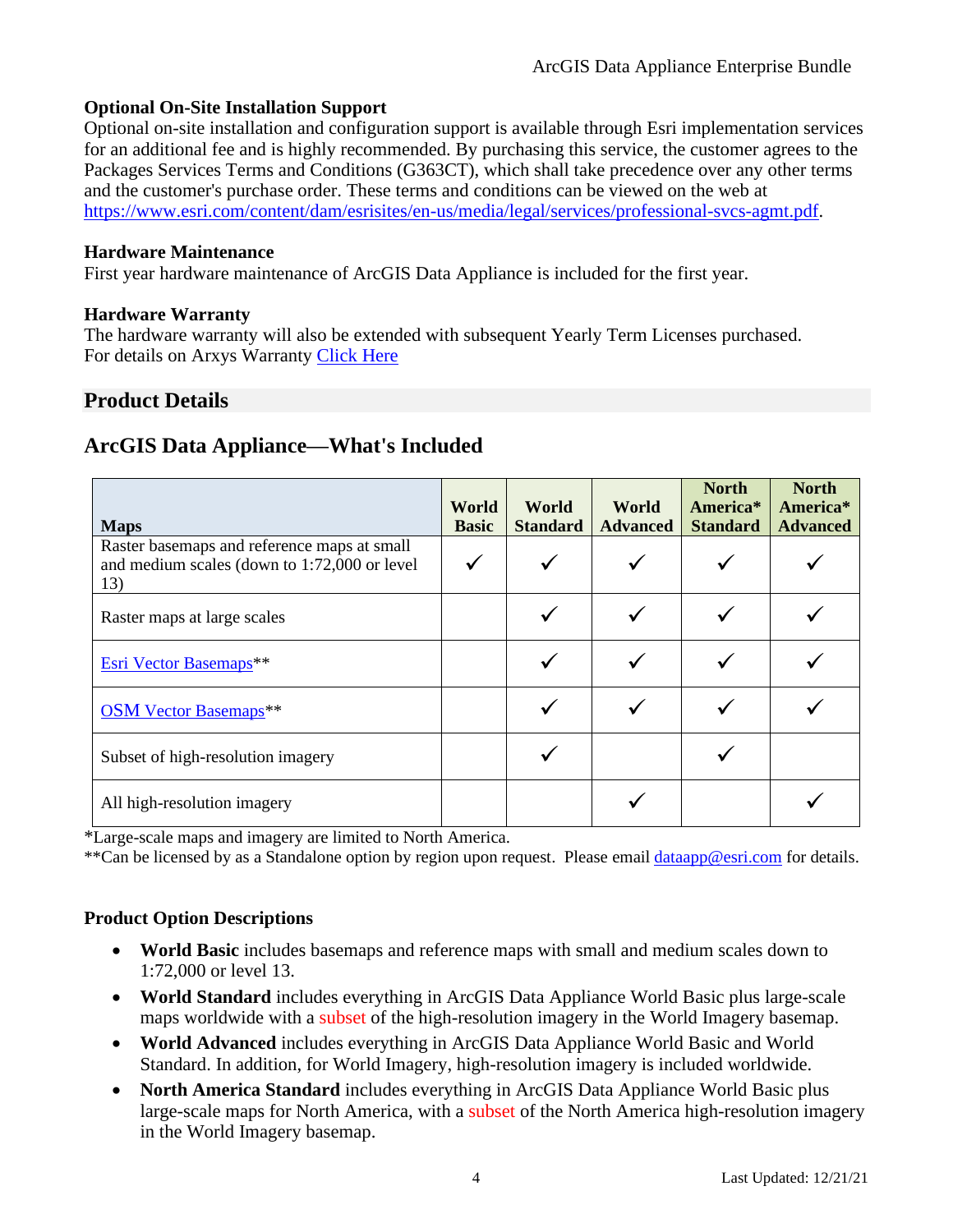- **North America Advanced** includes everything in ArcGIS Data Appliance World Basic and North America Standard. In addition, for the World Imagery, high-resolution imagery is included for North America.
- **Esri Vector Basemaps and OSM Vector Basemaps** includes vector basemaps and reference maps with small, medium, and large scales. Not available with the **World Basic** product option.

Depending on the ArcGIS Data Appliance Product purchased, the level of detail and geography offered for each service differs. The difference between the Standard and Advanced ArcGIS Data Appliance products for World and North America, is the amount of coverage in the World Imagery basemap service. The following links provide comparisons between the two products:

World Imagery 2022 coverage maps – Click [here](https://doc.arcgis.com/en/data-appliance/2022/maps/world-imagery.htm#ESRI_SECTION1_6B8F16B4468D479E9CDAC456C92EBA2E)

**Larger** coverage maps for Standard and Advanced Imagery are available: Standard Imagery coverage maps– Click [here](https://doc.arcgis.com/en/data-appliance/2022/maps/world-imagery.htm#ESRI_SECTION1_85D4919E745147AC8E9E38F61937EAAE) Advanced Imagery coverage maps – Click [here](https://doc.arcgis.com/en/data-appliance/2022/maps/world-imagery.htm#ESRI_SECTION1_59E441FDF95642E0BCA099957087B48D)

## **Documentation**

ArcGIS Data Appliance includes a complete set of documentation. This documentation includes a deployment guide to support the implementation of the appliance as well as instructions for using the services in various ArcGIS applications. Each data product option is also fully documented with descriptive information on the data content it includes.

## **Additional Resources**

The following help topics include product overviews, tips for deployment and use, and summaries of the services included with each Data Appliance Product.

## **[ArcGIS Data Appliance 2022 for ArcGIS Home Page](http://doc.arcgis.com/en/data-appliance/)**

Gateway for all public information available on the ArcGIS Data Appliance The following areas are common areas of information to help better understand the ArcGIS Data Appliance:

**[What's new](https://doc.arcgis.com/en/data-appliance/2022/get-started/whats-new.htm)** – improvements and enhancements

**[System requirements](https://doc.arcgis.com/en/data-appliance/2022/get-started/system-reqs-2022.htm)** - system requirements for all ArcGIS Data Appliance 2022 product options

**[Quick-start guides](https://doc.arcgis.com/en/data-appliance/2022/get-started/quick-start-guides-2022.htm)** - A quick-start guide customized for your configuration is included in the box with all ArcGIS Data Appliance 2022 product options.

**Frequently [asked questions](https://doc.arcgis.com/en/data-appliance/2022/get-started/faq.htm)** - questions or issues you may encounter when working with ArcGIS Data Appliance 2022 content, as well as recommended solutions.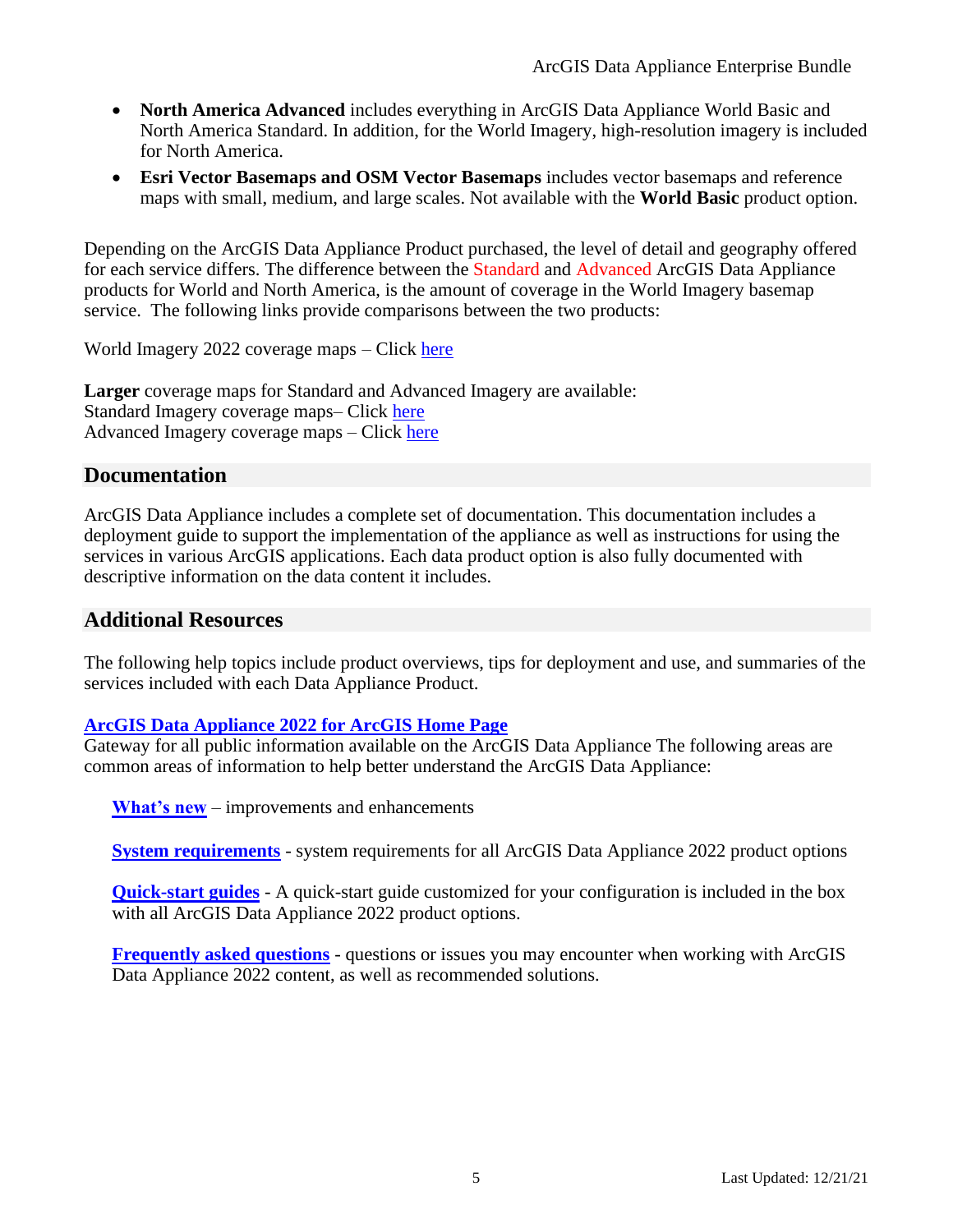# **Network Attached Storage and Server Specifications**

## **Network Attached Storage**

- Preloaded and Preprocessed Data (based on the chosen data product)
- MegaRAID 12 Gb/s SAS RAID Controller
- 480 GB SSD SATA 6 Gb/s Operating System Drive
- External USB 2.0 DVD+/-RW Drive
- Dual-Port Intel 10GBase T Ethernet
- Integrated IPMI 2.0 with Dedicated LAN
- 1200W Titanium Level (96%) High-Efficiency Redundant Power Supply for 4U Chassis
- 800W Titanium Level (96%) High-Efficiency Redundant Power Supply for 2U Chassis
- 500W Platinum Level (94%+) High-efficiency Redundant Power Supply for 1U Chassis
- Windows Server Standard 2019 64-bit Operating System
- One Year Advanced Hardware Replacement and Phone Warranty and Support

The size of the network-attached storage deliverable above is dependent on the data product:

- 4U (World Advanced, World Standard, or North America Advanced)
- 2U (North America Standard)
- 1U (World Basic)

## **1U Rack Mount Enterprise Server**

- One (1) Quad Core Intel Xeon Gold 5222 3.8 GHz Processor, 16.5M Cache
- 32 GB of ECC DDR4 Memory
- 2 x 480 GB 2.5" SSD OS Drives with RAID 1
- MegaRAID 12 Gb/s SAS RAID Controller
- Slim SATA DVD-ROM Drive
- Dual-Port Intel 10GBase T Ethernet NIC
- Integrated IPMI 2.0 with Dedicated LAN
- 500W Platinum Level (94%+) Redundant High-efficiency Power Supply
- Windows Server 2019 Standard 64-bit Operating System
- One Year Advanced Replacement Warranty

# **Frequently Asked Questions**

## **Q: In what format is the map data delivered?**

**A:** The data is delivered in two map formats in Web Mercator projection:

- Raster cache is published in 256 x 256 pixel tiles and can be used in all ArcGIS clients.
- Esri Vector Basemap and OSM Vector Basemap tiles are provided as a [vector tile package](http://pro.arcgis.com/en/pro-app/help/sharing/overview/vector-tile-package.htm) (.vtpk) and published as a hosted tile layer in ArcGIS Enterprise and can be used in ArcGIS Pro, ArcGIS Online, and ArcGIS Runtime.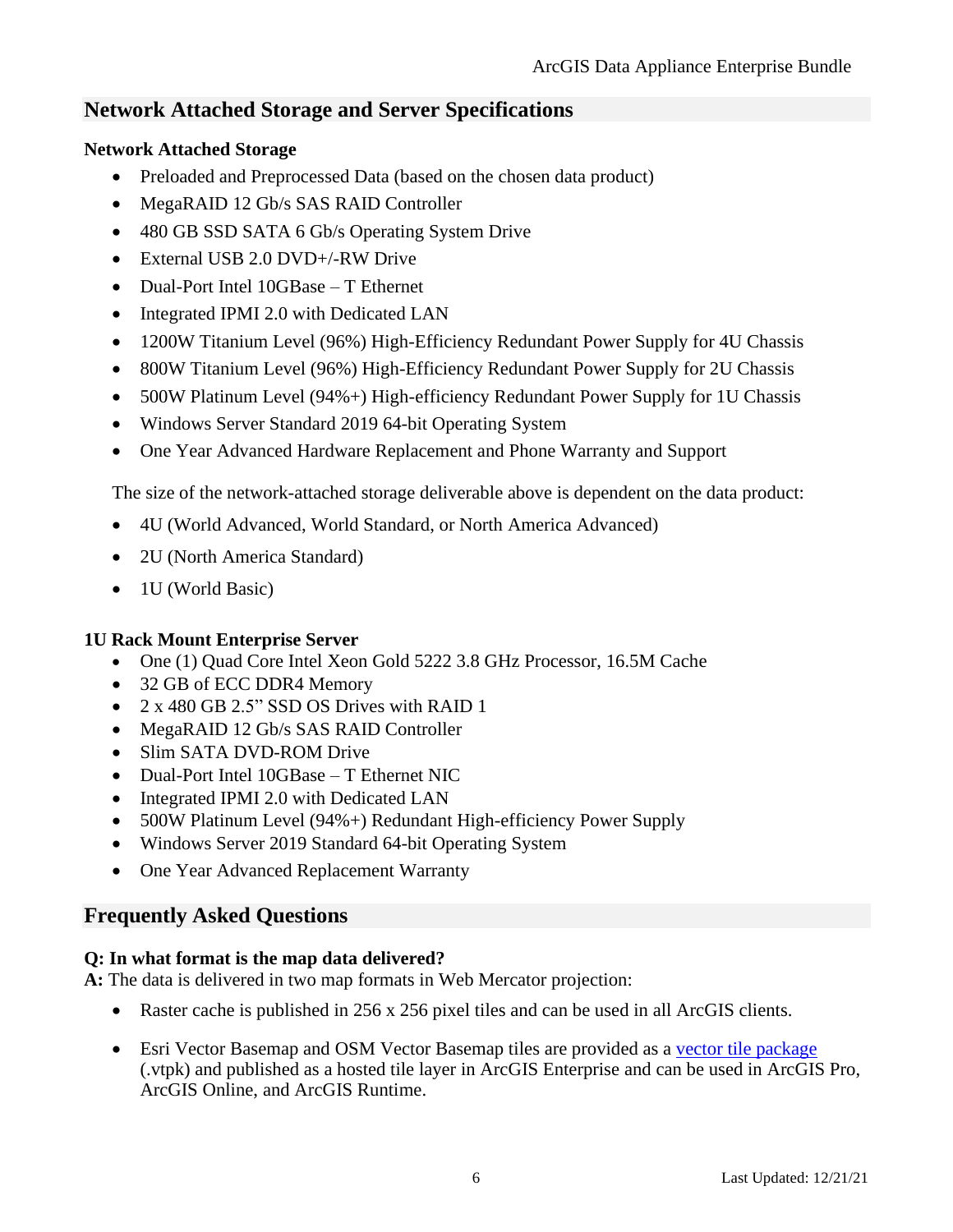In addition, elevation data is provided in a mosaic dataset with an accompanying 3D cache to support ArcGIS 3D clients and geoprocessing analytical tools. The World Places Locator is delivered as an ArcGIS locator file (.loc) that is optimized for publishing as a geocoding service.

#### **Q: How do I publish map data from ArcGIS Data Appliance as services?**

**A:** The ArcGIS Data Appliance Enterprise Bundle is delivered on a NAS device (size dependent on data product purchased—see specifications above) and a 1U Rack Mounted Server that can be connected to your organization's local network. Esri Vector Basemaps and OSM Vector Basemaps are delivered on a USB flash memory for installation on a customer's existing ArcGIS environment. The ArcGIS environment for the Vector Basemaps must meet the Esri Vector Basemaps [system requirements](https://doc.arcgis.com/en/data-appliance/2022/vector-basemaps/vb-system-reqs.htm) and OSM Vector Basemaps [system requirements.](https://doc.arcgis.com/en/data-appliance/2022/osm-vector-basemaps/osm-vb-system-reqs.htm) Once the ArcGIS Data Appliance Enterprise Bundle is connected to the network, services can be deployed using ArcGIS Enterprise. The ArcGIS Data Appliance Help documentation provides the necessary steps to publish the map data as services.

#### **Q: When will I receive data updates?**

**A:** You will **NOT** receive any updates the first year that you have the ArcGIS Data Appliance. After the first year, you will receive one update a year when subsequent Yearly Term Licenses are purchased. Please note that you will automatically be billed for the Yearly Term License, and updates will be delivered after the payment is received. Data Appliance updates consist of Maps and Data content updates as defined by Esri and as allowed by the data content partners incorporated in the Data Appliance.

#### **Q: Can I continue to use the data if I** *don't* **continue to purchase subsequent Yearly Term Licenses?**

**A:** No. The initial purchase of the ArcGIS Data Appliance includes a right-to-use license for one year that is extended through the purchase of subsequent Yearly Term Licenses. Esri's agreement with its data providers does not allow perpetual use of the map data. If a user does not purchase subsequent Yearly Term Licenses, the user will be required to sign a Certificate of Uninstallation that the data has been erased/destroyed.

#### **Q: Can I use the ArcGIS Enterprise license provided with this solution on another server?**

**A:** No, the ArcGIS Enterprise license included with this solution is specifically for use with the server provided.

#### **Q: Will some of the Raster basemaps that are delivered with ArcGIS Data Appliance be retired and delivered only as Vector Basemaps?**

**A:** Yes, that is why we are now delivering the ArcGIS Data Appliance: Esri Vector Basemaps and OSM Vector Basemaps with every ArcGIS Data Appliance Advanced and Standard customer. In 2021, the bulk of the raster basemaps on the ArcGIS Data Appliance will be in Mature Support and this means there will be no additional updates for those basemaps. The ArcGIS Data Appliance released in 2021 will be the last release to include updates for those raster basemaps. The following Raster basemaps will continue to be delivered as a Network Storage Device:

- World Imagery, Antarctic Imagery; Arctic Imagery
- Arctic Ocean Base; World Ocean Base
- World Hillshade; World Dark Hillshade

## **Q: Whom do I contact if I need support?**

**A:** Support pertaining to map data issues is provided by Esri Support Services. If you are in the United States, contact [Esri Support](http://support.esri.com/contact-tech-support) online or call 1-888-377-4575, available from 5:00 a.m. to 5:00 p.m. (Pacific Time), Monday–Friday, excluding Esri holidays.